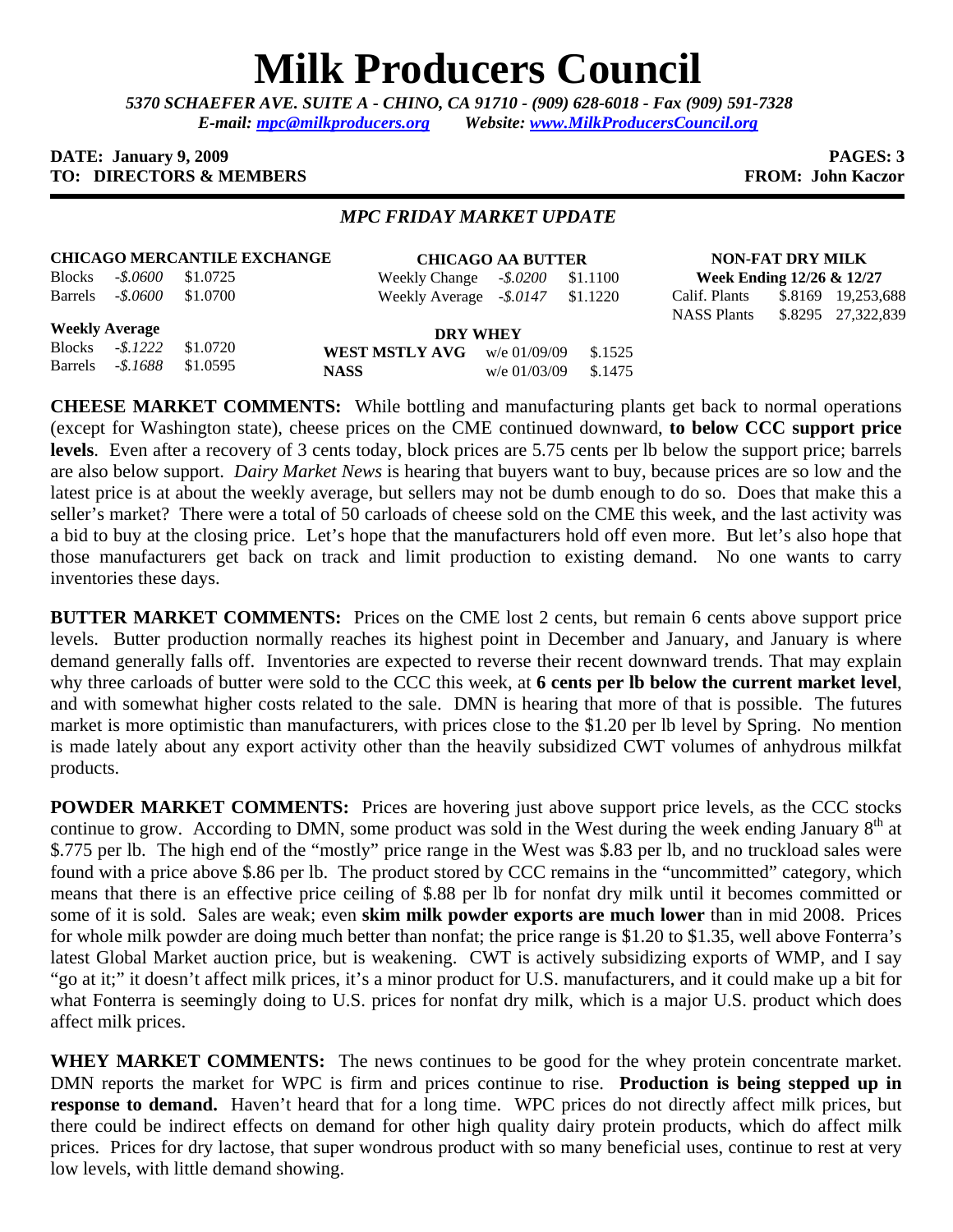## **FRED DOUMA'S PRICE PROJECTIONS…**

| Jan 9 Est:          |  | Quota cwt. \$12.11 Overbase cwt. \$10.40 Cls. 4a cwt. \$9.50 Cls. 4b cwt. \$9.04 |  |  |  |  |  |  |
|---------------------|--|----------------------------------------------------------------------------------|--|--|--|--|--|--|
| <b>Last Week:</b>   |  | Quota cwt. \$12.38 Overbase cwt. \$10.68 Cls. 4a cwt. \$9.54 Cls. 4b cwt. \$9.54 |  |  |  |  |  |  |
| <b>Feb Preview:</b> |  | Ouota cwt. \$10.93 Overbase cwt. \$9.23 Cls. 4a cwt. \$9.45 Cls. 4b cwt. \$8.83  |  |  |  |  |  |  |
| ***                 |  |                                                                                  |  |  |  |  |  |  |

**UPDATE ON CALIFORNIA MILK PRICES, AND SOME COMMENTS:** (by: J. Kaczor) The following table recaps minimum milk prices for 2007 and 2008 announced by CDFA for three classes of usage, and the Overbase price paid for pooled milk. These announced prices are based on milk containing 3.5% butterfat and 8.7% SNF. The **Overbase price applies to approximately 77% of California's pool milk**, and is a good benchmark to measure overall price levels and price changes. Quota prices are \$1.70 per cwt higher than the Overbase prices. The Class 1 prices in the table are those applying to plants in Southern California.The Overbase price for December 2008 is our best estimate at this time.

|                 | 2007           |          |                 |                 | 2008           |          |                 |                 |
|-----------------|----------------|----------|-----------------|-----------------|----------------|----------|-----------------|-----------------|
|                 | <b>Class 1</b> | Class 4a | <b>Class 4b</b> | <b>Overbase</b> | <b>Class 1</b> | Class 4a | <b>Class 4b</b> | <b>Overbase</b> |
| January         | \$14.00        | \$11.92  | \$12.47         | \$12.00         | \$23.23        | \$16.40  | \$16.91         | \$17.44         |
| February        | 15.37          | 12.34    | 13.20           | 12.75           | 21.98          | 14.28    | 17.54           | 16.72           |
| March           | 16.01          | 13.24    | 14.13           | 13.58           | 19.17          | 14.36    | 16.94           | 16.01           |
| April           | 16.71          | 14.53    | 15.20           | 14.63           | 20.19          | 14.31    | 16.79           | 15.86           |
| May             | 17.71          | 16.00    | 18.05           | 16.59           | 19.05          | 15.19    | 18.66           | 16.77           |
| June            | 20.28          | 17.03    | 21.18           | 19.00           | 20.50          | 15.61    | 19.12           | 17.42           |
| July            | 23.26          | 19.84    | 20.54           | 19.90           | 22.77          | 16.08    | 17.77           | 17.35           |
| August          | 23.76          | 21.21    | 19.41           | 20.04           | 19.79          | 16.24    | 16.14           | 16.31           |
| September       | 23.10          | 21.62    | 19.34           | 19.99           | 19.51          | 15.51    | 16.63           | 16.22           |
| October         | 23.81          | 21.32    | 17.65           | 19.46           | 18.50          | 13.54    | 16.63           | 15.44           |
| November        | 23.43          | 20.66    | 19.75           | 20.23           | 19.00          | 12.20    | 15.14           | 14.27           |
| December        | 23.26          | 19.14    | 18.58           | 19.09           | 16.64          | 10.15    | 13.95           | 12.66           |
| <b>Averages</b> | 20.06          | 17.40    | 17.46           | 17.27           | 20.03          | 14.49    | 16.85           | 16.04           |

This is an update of a table that was used several times in 2008 to mark comparisons with 2007's overall record high prices. The averages of each price column are simple averages. While dairy producers need to concentrate on the present and plan for what's ahead, it's interesting to look back at the last two years, if only because they each were so different and so far from what could be called normal. Two of the most striking things about 2008's prices are that the average Class 1 price was virtually the same as 2007's average (the year of record highs), and, second, how well the Overbase prices held up, until November. The Class 1 price comparison is explained by the fact that cheese prices in 2008, used for most of the year as the basis for Class 1 prices, were consistently strong until the first week in December. The range in Overbase prices from January through October was \$2.00 per cwt, after which sharp price decreases in nonfat dry milk, cheese, and butter wiped out the support. **Through October, the 2008 average Overbase price was within \$.25 per cwt of the 2007 average.** 

Thoughts about 2007 include the climb from very low prices to record highs. Recovery from the losses incurred in 2006 was somewhat offset by rising feed and energy costs. Most forecasts for 2008 saw continuing increases in feed and other operating costs, but prices remaining relatively high, within about \$.75 per cwt of 2007's levels. The price forecasts for 2008 relied heavily on increases in exports of major dairy products, supported by favorable currency exchange rates and continuing strong demand from international customers. Export volumes and prices were initially strong, benefiting from an unexpected New Zealand drought early in the year, but suffered from weakening demand and increased competition later. For California producers, the \$1.23 per cwt lower average price for 2008 is not out of line with what has happened in other parts of the country. A recession was forecasted by many, but no one forecasted the economic calamity that now has affected virtually all buyers and sellers worldwide.

Even though cash and futures prices for major feed ingredients now are quite a bit lower than where they were